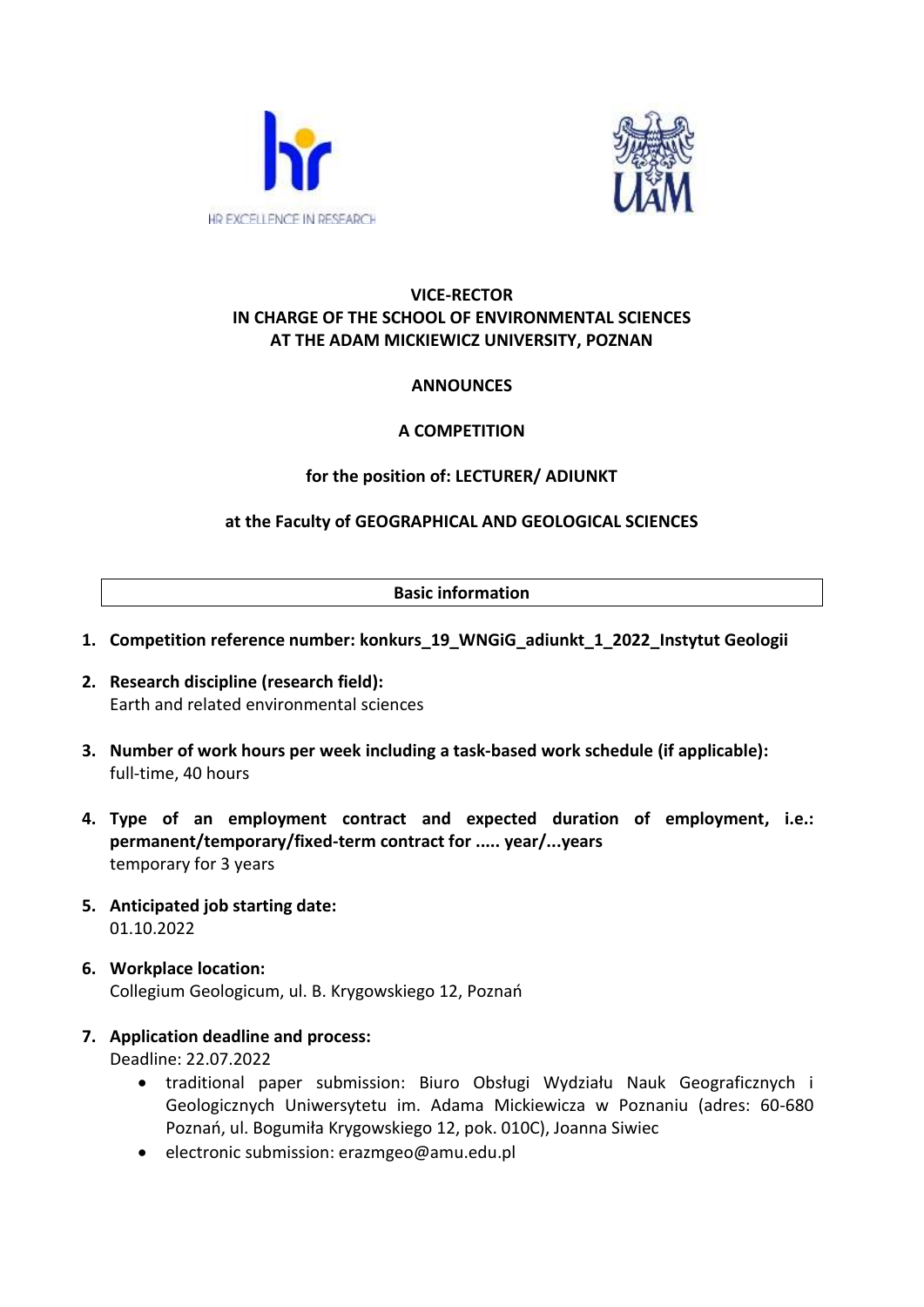### **8. Required documents**

- Application form/letter of the candidate addressed to the Vice-Rector announcing the competition;
- *Curriculum Vitae;*
- Diplomas or certificates issued by colleges and universities attesting to education and degrees or titles held (in case of academic degrees obtained abroad - the documents must meet the equivalence criteria set out in Article 328 of the Act of 20 July 2018 Law on Higher Education and Science (Journal of Laws of 2022, item 574 i.e. as amended; Polish: Dziennik Ustaw 2022 poz.574);
- Information on the Applicant's research, teaching and organizational achievements,
- List of candidate's scientific, didactic and organizational achievements;
- List of scientific publications;
- List of research grants (specifying the nature of the participation confirmed by grant manager);
- Other declarations documenting the activities indicated in the section "Requirements and qualifications"
- Consent to the processing of personal data as follows : *In accordance with Article 6 (1) (a) of the General Data Protection Regulation of 27 April 2016. (OJ EU L 119/1 of 4 May 2016) I consent to the processing of personal data other than: first name, (first names) and surname; parents' first names; date of birth; place of residence (mailing address); education; previous employment history, included in my job offer for the purpose of the current recruitment.";*

## **Conditions of the competition determined by the competition committee**

- **I) Determination of qualifications: (researcher profile) according to the Euraxess guidelines**
	- **(R1) First Stage Researcher** (up to the point of PhD)

**X (R2) Recognised Researcher** (PhD holders or equivalent who are not yet fully independent)

- **(R3) Established Researcher** (researchers who have developed a level of independence)
- **(R4) Leading Researcher** (researchers leading their research area or field)

(definition of qualification level and professional experience according to Euraxess guidelines https://euraxess.ec.europa.eu/europe/career-development/training-researchers/research-profiles-descriptors)

## **II) Job Offer description**

Full-time research and teaching position in the Hydrogeology and Water Protection Research Unit of the Institute of Geology (AMU). Conducting didactic classes in hydrogeology subjects (such as hydrogeology, designing groundwater well fields, hydrogeological research methods). Organizational and popularization activities for WNGiG (care for student research groups, participation in faculty / institute committees, popularization of science). Activities for the commercialization of research results.

## **III) Requirments and qualifications**

The competition is open to individuals who meet the requirements specified in Article 113 of the Law on Higher Education and Science of 20 July 2018 (Journal of Laws of 2022, item 574, i.e. Article 113 as amended) and who meet the following requirements:

1. PhD in the discipline of Earth and related environmental sciences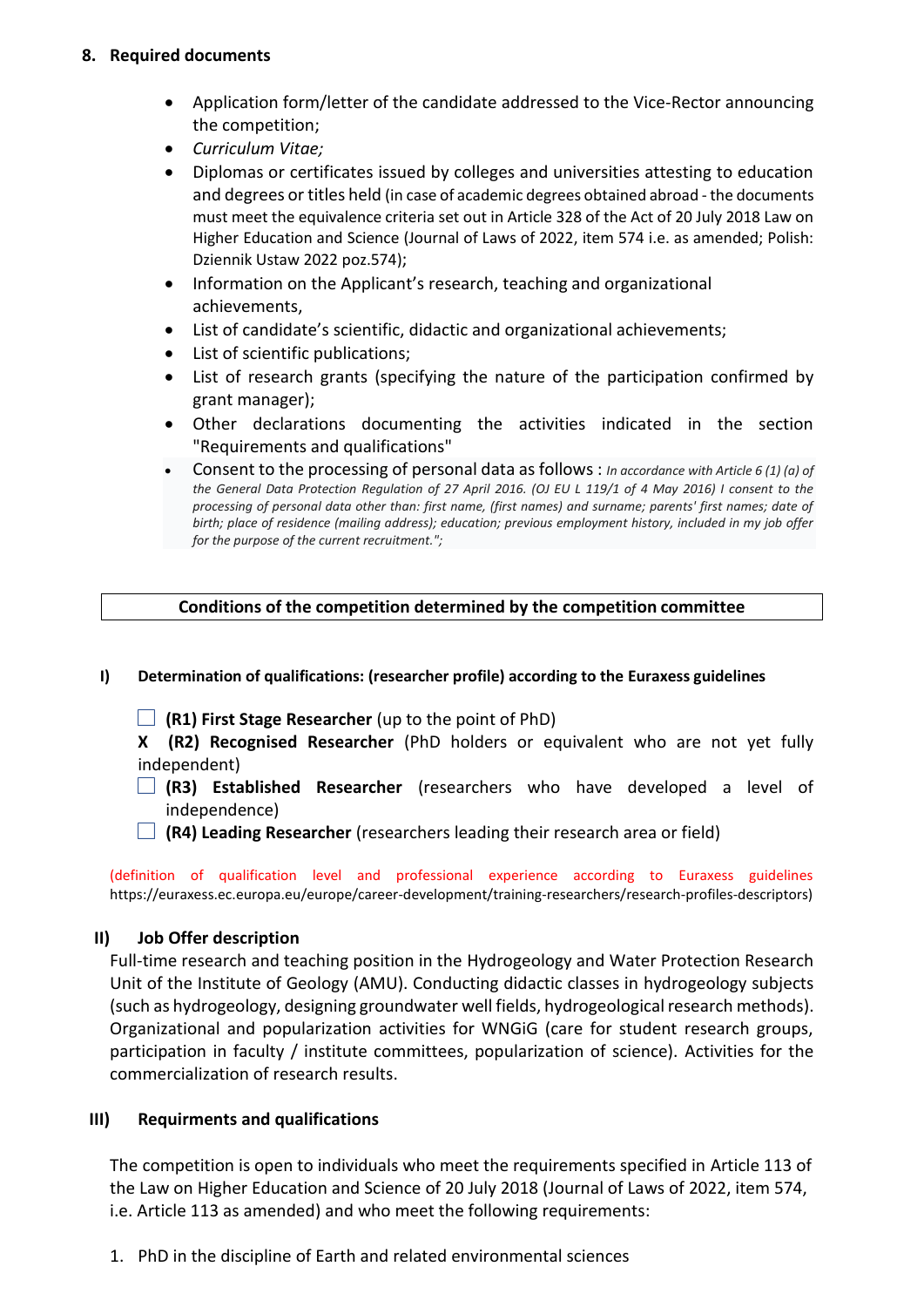- 2. research experience
- 3. teaching experience at the academic level.

#### **IV) Required languages**

Polish (native) English (fluent)

### **V) Required research, teaching or mixed experience**

- research experience documented by grants realization (national and international) and scientific publications for at least 100 points according to MEiN lists,
- didactic experience at the academic level (including hydrogeology classes),
- experience in conference presentations,
- fluency in Polish and very good knowledge of English supported by a certificate (minimum B2),
- specific research interests in hydrogeology, with particular importance on anthropogenic changes and groundwater quality (including emerging contaminants in the aquatic environment) supported by indexed scientific publications,
- qualifications and research experience in laboratory work in the field of chemical analysis,
- documented participation in the implementation of projects and documentation in hydrogeology.

#### **VI) Benefits**

- $\checkmark$  an atmosphere of respect and cooperation
- $\checkmark$  supporting employees with disabilities
- $\checkmark$  flexible working hours
- $\checkmark$  remote work applicable
- $\checkmark$  funding for language learning
- $\checkmark$  co-financing of training and courses
- $\checkmark$  additional days off for education
- $\checkmark$  life insurance
- $\checkmark$  pension plan
- $\checkmark$  savings and investment fund
- $\checkmark$  preferential loans
- $\checkmark$  additional social benefits
- $\checkmark$  leisure-time funding
- $\checkmark$  subsidizing children's vacations
- ✓ "13th" salary
- $\checkmark$  bike racks

#### **VII) Eligibility criteria**

- publications from the MEiN list for at least 140 points (6 points for a publication),
- publications from the MEiN list for at least 100 points (4 points for a publication),
- publications from the MEiN list for at least 70 points (2 points for a publication),
- participation in research grants (national projects: 6 point grant manager, 3 points grant contributor; international grants: 8 point grant manager, 4 points grant contributor,
- organizational and popularizing activity (e.g. Science Festival, Scientists' Night) (2 points),
- compliance of the research interests with the subject of research conducted in the Hydrogeology and Water Protection Research Unit (10 points, the commission admits),
- compliance of the candidate's teaching capabilities with the needs of the Faculty (10 points, the commission admits),